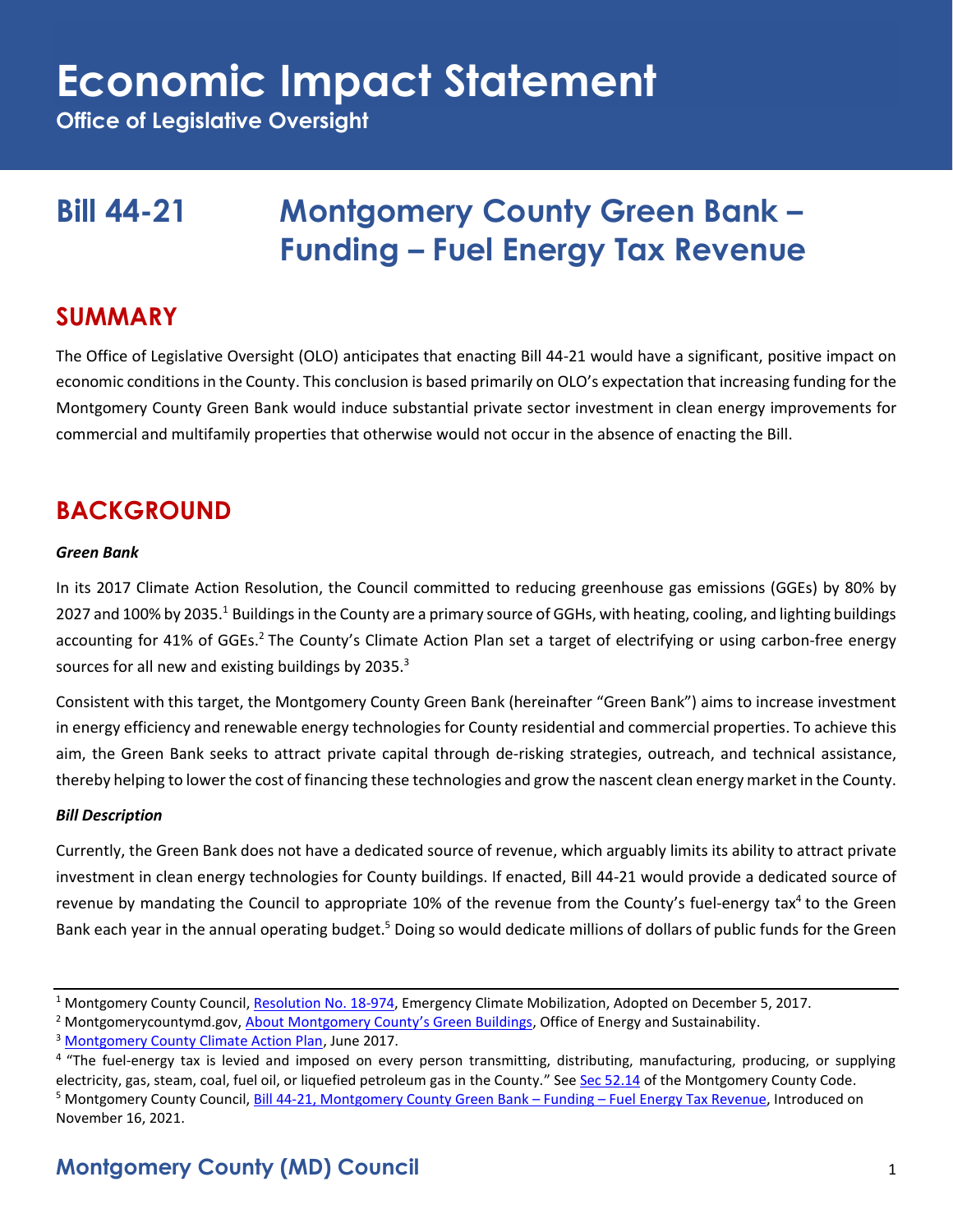**Office of Legislative Oversight**

Bank on an annual basis. To illustrate, the Council budgeted \$175,651,251 for energy tax revenue in FY22—10% of which is \$17, 565,125.

#### *Primary Economic Stakeholders*

The economic impacts of enacting Bill 44-21 would occur largely through the Green Bank's goal of leveraging additional public funds to create >\$1 of private sector investment for each \$1 of public funds invested. The primary economic stakeholders in the County would be:

- **commercial and residential properties** in the County that receive private sector investment as a result of the Green Bank's projects and programs;
- **banks, Community Development Financial Institutions, and other lending institutions based in the County** that provide these investments; and
- **clean energy service providers and other contractors** based in the County that perform services related to clean energy improvements in affected buildings.

# **INFORMATION SOURCES, METHODOLOGIES, AND ASSUMPTIONS**

To assess whether and to what extent enacting Bill 44-21 would affect economic conditions in the County, OLO performs a qualitative assessment of the Green Bank's ability to use additional public funds to attract private capital in clean energy improvements for buildings. The qualitative assessment is based on Green Bank reports and documents as well as interviews with:

- **•** personnel from the Green Bank and Department of Environmental Protection; and
- representatives of private organizations that have partnered with the Green Bank on projects, namely representatives from a local bank, energy efficiency contractor, and Community Development Financial Institution (CDFI).

Due to data and time limitations, OLO focuses the analysis in subsequent sections on the extent to which enacting Bill 44- 21 would induce private sector investment in clean energy technology that otherwise would not occur.

### **VARIABLES**

The primary variables that would affect the economic impacts of enacting Bill 44-21 are the following:

- total annual funds allocated to the Green Bank from the fuel energy tax;
- percentage of allocated funds used to leverage private sector investment;
- average mobilization ratio;

#### **Montgomery County (MD) Council** 2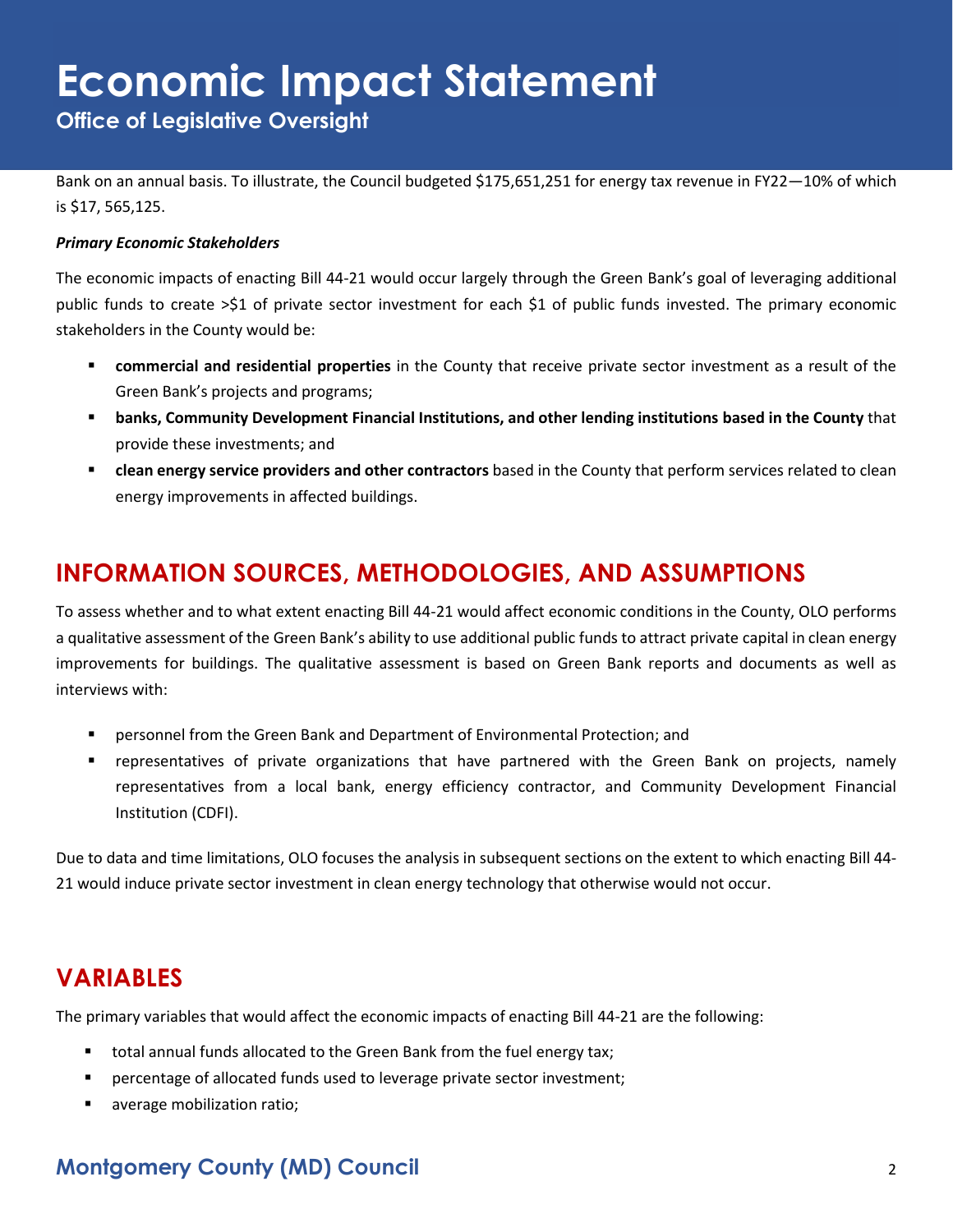**Office of Legislative Oversight**

- **•** percentage of local lenders, energy service providers, etc. involved in these investments; and
- percentage of investments used to import clean energy technology.

## **IMPACTS**

**WORKFORCE** ▪ **TAXATION POLICY** ▪ **PROPERTY VALUES** ▪ **INCOMES** ▪ **OPERATING COSTS** ▪ **PRIVATE SECTOR CAPITAL INVESTMENT** ▪ **ECONOMIC DEVELOPMENT** ▪ **COMPETITIVENESS**

#### **Businesses, Non-Profits, Other Private Organizations**

OLO anticipates that enacting Bill 44-21 would have positive impacts on private organizations in the County in terms of several of the Council's priority indicators.

OLO expects the Bill to increase private sector capital investment that otherwise would not occur in the County. To date, the Green Bank has used \$12 million in capital to leverage \$28 million in private investment.<sup>6</sup> According to sources with whom OLO consulted, the Green Bank has used its capital to have a meaningful *investment effect*—that is, inducing private investment in clean energy improvements in County buildings that otherwise would have not occurred.<sup>7</sup> The investment effect has involved the Green Bank:

- attracting private investment to clean energy improvements that otherwise would not have flowed to the County; and
- re-directing investment towards clean energy improvements that otherwise would have flowed to other areas within the County.

However, data limitations prevent OLO from estimating the extent to which the \$28 million in private investment would not have occurred without Green Bank support and the percentage of investment attracted to the County versusinternally re-directed.

Factors that would influence the magnitude of Bill 44-21's investment effect would include:

- total annual funding
- percentage of funds used as capital to leverage with private capital
- mobilization ratio (overall private investment/Green Bank investment)

To illustrate the potential magnitude of the investment effect, OLO uses the \$17.6 million in FY22 energy tax revenue that would be allocated to the Green Bank if the Bill were enacted. According to Green Bank personnel, 70% of energy tax

<sup>6</sup> OLO correspondence with Green Bank leadership.

 $7$  As opposed to using its capital to support investments that would have occurred in the absence of Green Bank support.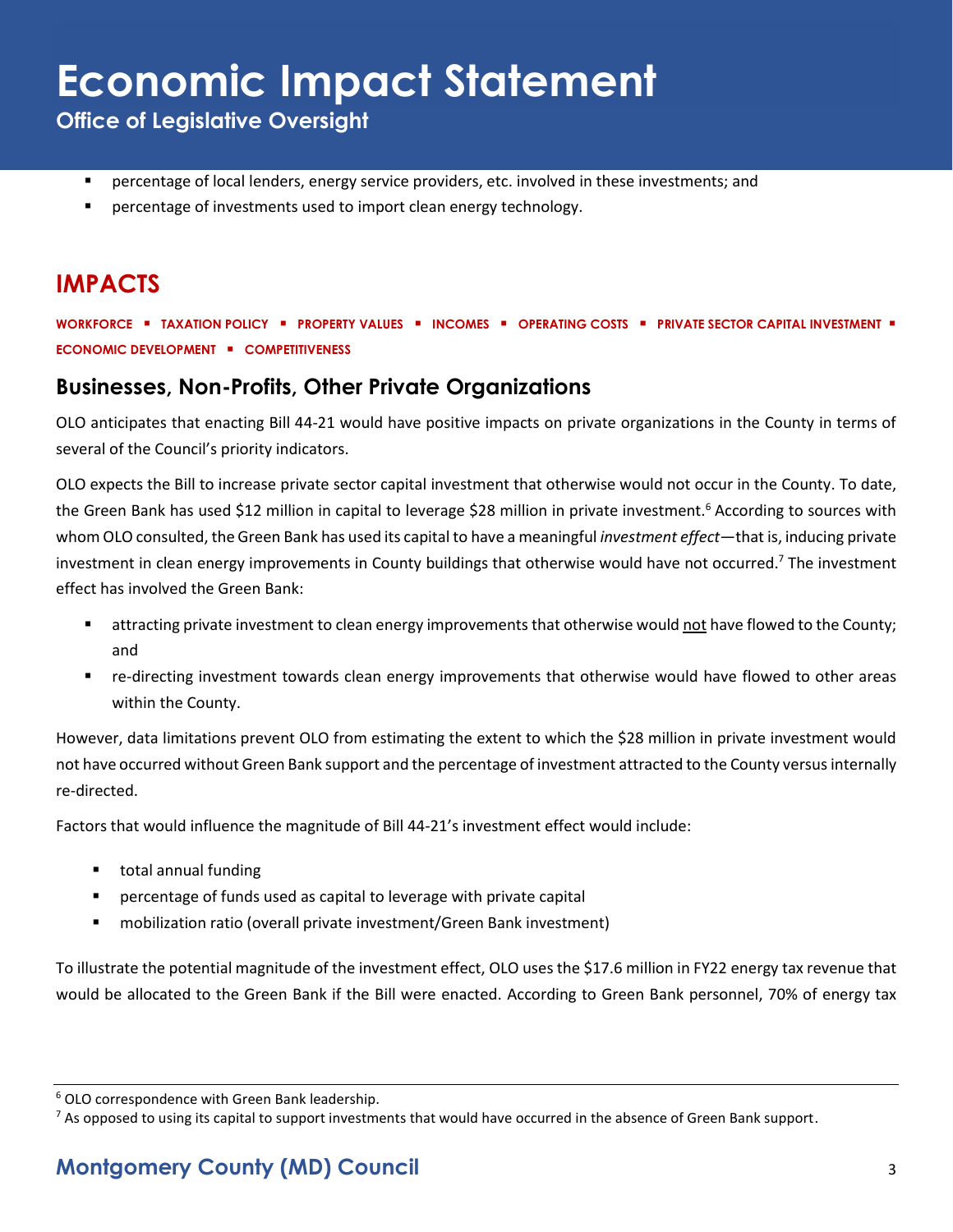# **Economic Impact Statement Office of Legislative Oversight**

revenues allocated to the Green Bank would be used as capital to leverage with private capital. For FY22, this would amount to approximately \$1.2 million.

The Green Bank's overall mobilization ratio to date is \$2.3 in private sector investment for each \$1 of Green Bank investment. According to Green Bank leadership, its target ratio in the future is \$3 to \$1. As shown in **Table 1**, leveraging \$1.2 million in Green Bank investment would result in approximately \$2.9 million in private sector investment at the current ratio and \$3.7 million at the target ratio.

| <b>Green Bank Investment</b> | <b>Mobilization Ratio</b> | <b>Private Sector Investment</b> |
|------------------------------|---------------------------|----------------------------------|
| \$1.2 million                | Current: \$2.3 to \$1     | \$2.9 million                    |
|                              | Target: \$3 to \$1        | \$3.7 million                    |

#### **Table 1. Estimated Leveraged Private Sector Investment for FY22**

As previously stated, OLO limited the scope of this analysis to the likelihood and magnitude of Bill 44-21's investment effect due to data and time limitations. However, OLO notes here the potential for the Bill to affect private organizations in terms of the following priority indicators. First, County-based clean energy service providers that perform services related to clean energy improvements in affected buildings likely would experience business income gains. Second, by increasing Green Bank and private sector investment, commercial and residential property owners in the County would benefit from greater borrowing opportunities, perhaps with lower financing costs. Third, adopting clean energy technologies likely would reduce energy costs for buildings, thereby potentially reducing operating expenses. These investments also have the potential to increase the property values of affected commercial and residential values.<sup>8</sup> Finally, given the magnitude of the induced private sector investment, the Bill has the potential to improve the County's competitiveness in the clean energy market and have positive economic development impacts.

#### **Residents**

By increasing private sector investment in clean energy technology, Bill 44-21 has the potential to have secondary impacts on residents in terms of several of the Council's priority indicators. For instance, if greater investment in clean technology improvements affects operating expenses of residential buildings, tenants may experience lower utility costs. However, as previously stated, data and time limitations prevent OLO from investigating these and other potential impacts on residents in this analysis.

<sup>8</sup> See Li Zhang, Jing Wu, Hongyu Liu, "Turning green into gold: A review on the economics of green buildings," *Journal of Cleaner Production*, Vol. 172, 2018, pp. 2234-2245.